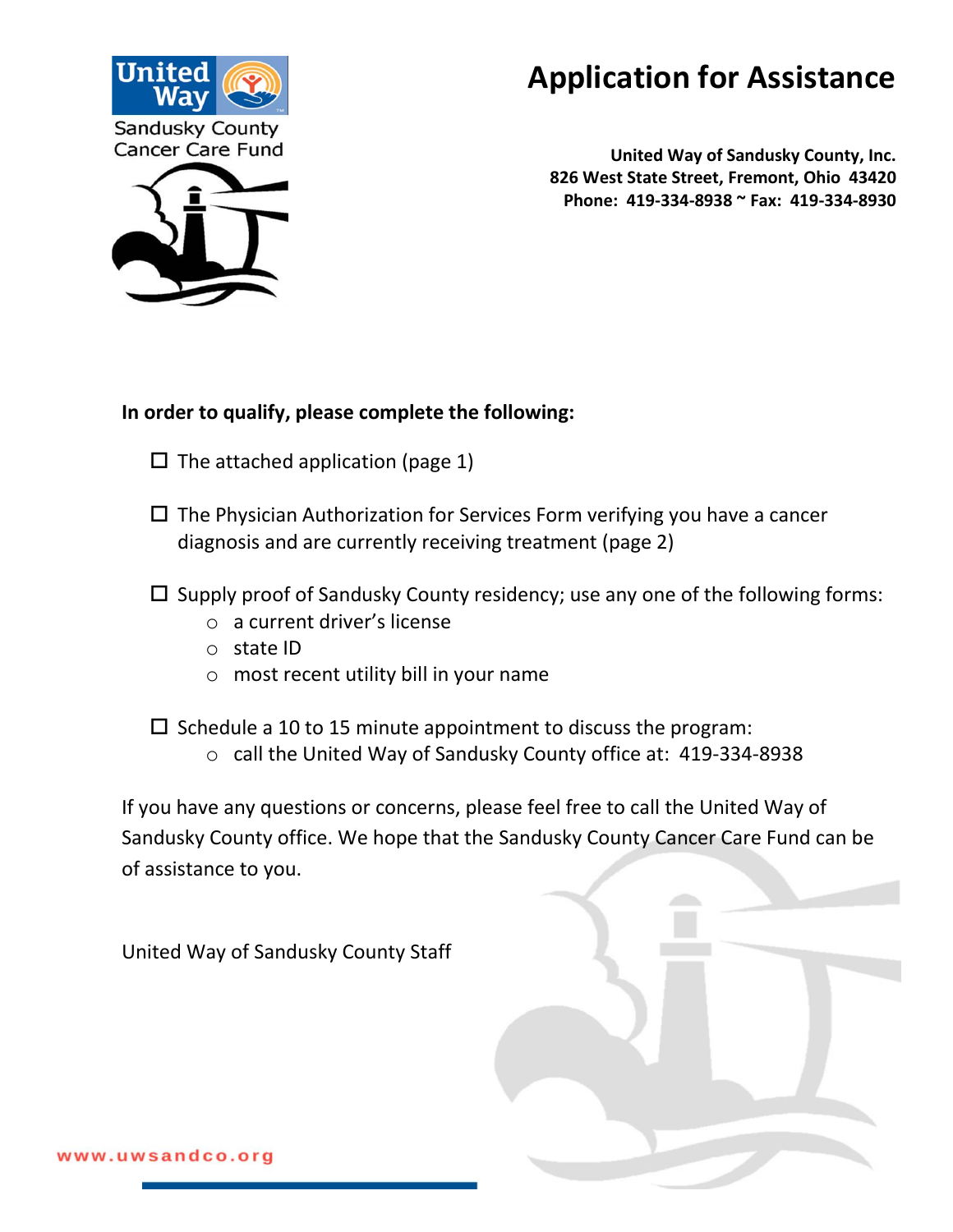## **APPLICATION FOR ASSISTANCE**

| <b>PLEASE CHECK ONE:</b>                                                                                       | United<br>Way<br>Sandusky County<br>Cancer Care Fund                                            |
|----------------------------------------------------------------------------------------------------------------|-------------------------------------------------------------------------------------------------|
| $\Box$ Initial Application $\Box$ Re-Application                                                               |                                                                                                 |
| <b>CLIENT INFORMATION:</b>                                                                                     |                                                                                                 |
| Name: 1988 - 1988 - 1988 - 1988 - 1988 - 1988 - 1988 - 1988 - 1988 - 1988 - 1988 - 1988 - 1988 - 1988 - 1988 - |                                                                                                 |
|                                                                                                                |                                                                                                 |
|                                                                                                                |                                                                                                 |
|                                                                                                                | <b>IS YOUR ADDRESS IN SANDUSKY COUNTY?</b> $\Box$ Yes $\Box$ No                                 |
|                                                                                                                |                                                                                                 |
|                                                                                                                |                                                                                                 |
|                                                                                                                | $\Box$ Retired                                                                                  |
|                                                                                                                |                                                                                                 |
|                                                                                                                | Do you have Prescription Coverage? $\Box$ Yes $\Box$ No Are you a Veteran? $\Box$ Yes $\Box$ No |
|                                                                                                                | How did you hear about the Sandusky County Cancer Care Fund?                                    |
|                                                                                                                |                                                                                                 |
| At what facility are you receiving treatment? __________________________________                               |                                                                                                 |
| <b>ADDITIONAL CONTACT PERSON:</b>                                                                              |                                                                                                 |
|                                                                                                                |                                                                                                 |
|                                                                                                                | Do you have Power of Attorney? $\Box$ Yes $\Box$<br>No                                          |
|                                                                                                                |                                                                                                 |
|                                                                                                                |                                                                                                 |
|                                                                                                                |                                                                                                 |